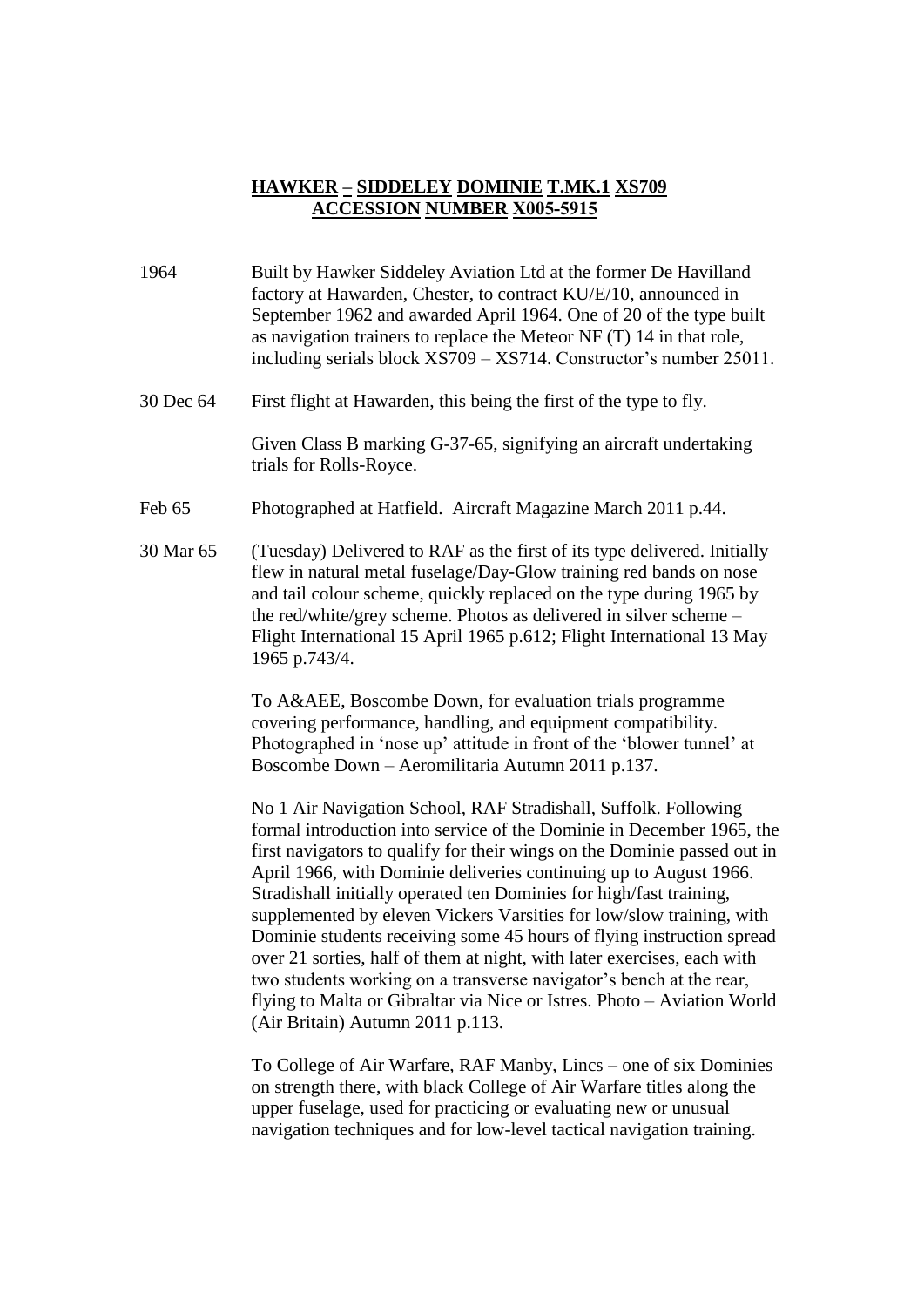|           | Returned to No. 1 ANS, which disbanded in August 1970, its flying<br>assets passing to No 6 FTS.                                                                                                                                                                        |               |                        |          |  |
|-----------|-------------------------------------------------------------------------------------------------------------------------------------------------------------------------------------------------------------------------------------------------------------------------|---------------|------------------------|----------|--|
| 1970      | No 6 FTS, RAF Finningley, Yorks, individual code 'M'. Provided<br>initial airman aircrew training for Air Electronics Operators, Air<br>Engineers, and Air Loadmasters.                                                                                                 |               |                        |          |  |
| 18 Feb 75 | Navigator's logbook of PO, later W/Cdr, David J Gledhill records 1.35<br>hour familiarisation flight as first navigator. Further flights undertaking<br>specific training exercises on March 4/11, April 7/28 <sup>th</sup> 1975. See<br>Navigator's logbook X006-3337. |               |                        |          |  |
| 8 Sep 76  | Navigator's logbook of Wing Commander Colin Eames records 3.20<br>hour North Sea route flight as screen navigator. Pilot Flt Lt<br>Clemenson.                                                                                                                           |               |                        |          |  |
| 2 Nov 76  | Eames $LB - 3.10$ hour flight as Screen Navigator, Central Route. Pilot<br>Flt Lt Bennett.                                                                                                                                                                              |               |                        |          |  |
| 22 Oct 76 | Eames LB records 3.25-hour 'Central Route' flight as screen navigator<br>- pilot Flt Lt Richardson.                                                                                                                                                                     |               |                        |          |  |
| 11 Apr 78 | Eames LB records 1.50 hour flight as navigator - pilot Flt Lt Naylor.                                                                                                                                                                                                   |               |                        |          |  |
| 8 May 78  | 1.40 hour flight to Manchester- Eames LB – screen navigator. Pilot Flt<br>Lt Elkington.                                                                                                                                                                                 |               |                        |          |  |
| 8 Jun 78  | 3-hour remedial instruction flight to Aberdeen – Eames LB (Screen)<br>Navigator); pilot Flt Lt Gray.                                                                                                                                                                    |               |                        |          |  |
|           | January 2015 e-mail from Ron Handfield who joined Dominie<br>Squadron 6 FTS 1 Jan 79 and left Feb 82 provided details of a number<br>of typical flights;                                                                                                                |               |                        |          |  |
|           | captain                                                                                                                                                                                                                                                                 | crew          | duty                   | hours    |  |
| 02-May-79 | Flt Lt Sykes                                                                                                                                                                                                                                                            | self          | crew training 1hr20min |          |  |
| 17 Aug 79 | self                                                                                                                                                                                                                                                                    | Wg Cdr Angela | air test               | 1hr40min |  |
| 05 Nov 79 | self<br>Sqn Ldr Roome<br>airways trainer1hr45min<br>(Dave Roome was a fighter pilot with no proceedural flying<br>before this)                                                                                                                                          |               |                        |          |  |
| 07 Dec- 9 | self                                                                                                                                                                                                                                                                    | Flt Lt Willis | sct                    | 1hr45min |  |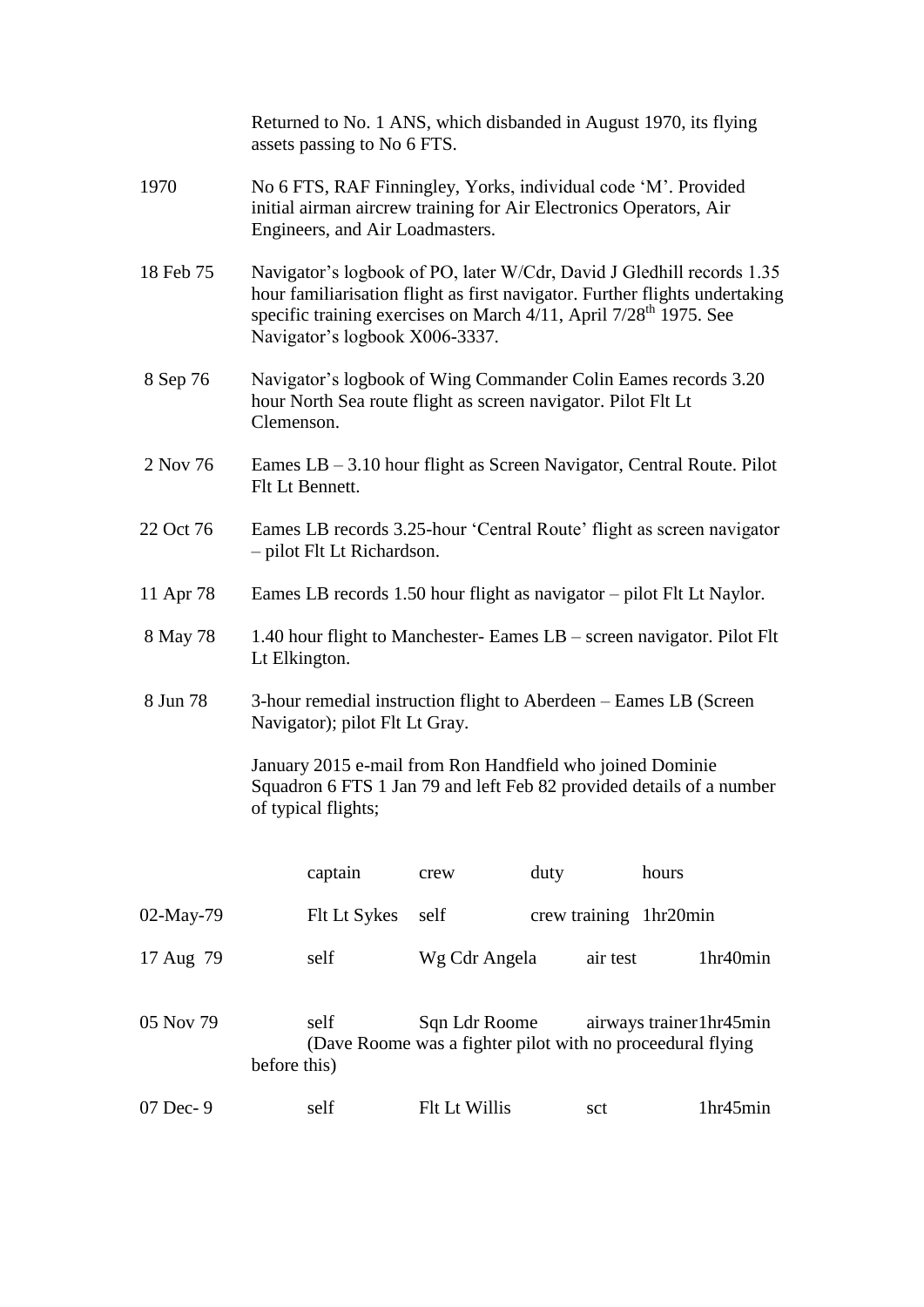| 26 Feb 80             | self                                                                                                       | Flt Lt Marriott fy Brawdy fy 1hr40mins                                                                                                       |  |  |  |
|-----------------------|------------------------------------------------------------------------------------------------------------|----------------------------------------------------------------------------------------------------------------------------------------------|--|--|--|
| 01 May 80             | self                                                                                                       | Flt Lt Broadbent type conversion<br>1hr30min                                                                                                 |  |  |  |
| 18 Jun 80             | self                                                                                                       | 1hr30min<br>Flt Lt Roman sct                                                                                                                 |  |  |  |
| 23 Jun 80             | self                                                                                                       | Flt Lt da-Costa air test and convex<br>1hr30min                                                                                              |  |  |  |
| 26 Jun 80             | self                                                                                                       | Flt Lt Glyde<br>dual to solo<br>1hr                                                                                                          |  |  |  |
| 27 Jun 80             | self<br>plus some training?                                                                                | Flt Lt da-costa engine air test 1hr40min                                                                                                     |  |  |  |
| 11 Jul 80             | self                                                                                                       | Flt Lt Glyde<br>1hr55min<br>convex                                                                                                           |  |  |  |
| 08 Aug 80<br>exercise | self<br>ditto<br>functional cx 2hr50min<br>functional cx wa on Glyde's ability to captain the nav training |                                                                                                                                              |  |  |  |
| 02 Oct 80             | self                                                                                                       | pilot assistant cx<br>? Long<br>1hr30min<br>(the a/c operated with one pilot the other seat being<br>pilots assistant or training rear crew) |  |  |  |
| 02 Oct 80             | self                                                                                                       | ? Harman<br>2 <sup>hr</sup><br>type convex                                                                                                   |  |  |  |
| 04 Nov 80             | self                                                                                                       | Flt Lt Broadbent night cx<br>.30mins<br><b>FltLlt Charlton</b><br>.30mins                                                                    |  |  |  |
| 08 Dec 80             | self                                                                                                       | Flt Lt Baily night cx<br>.50min<br>$.20$ min<br>Flt Lt Adam                                                                                  |  |  |  |
| 23 Jun 81             | self                                                                                                       | 1hr30min<br>Flt Lt Barton<br>convex                                                                                                          |  |  |  |
| 1 -Jul 81             | self                                                                                                       | Flt Tt Galloway<br>1hr45min<br>irt                                                                                                           |  |  |  |
| $23-Jul-81$           | self                                                                                                       | FltLlt Barton night cx<br>$.25 \text{mins}$                                                                                                  |  |  |  |
| $11-Sep-81$           | self                                                                                                       | Flt Lt Baily<br>.35mins<br>formation                                                                                                         |  |  |  |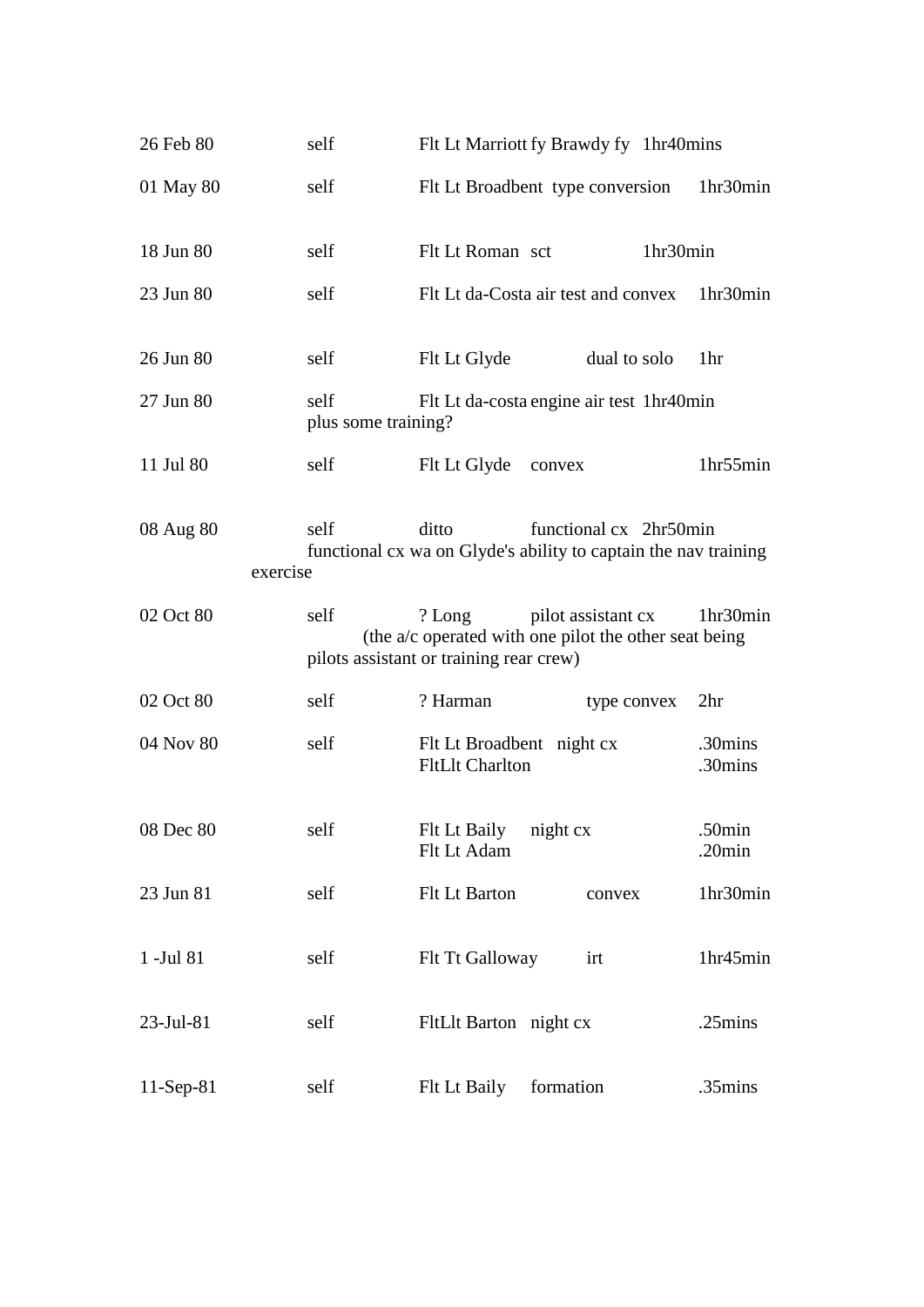| 28 Feb 83 | Non standard North Scottish, 3.00 duration, Flight Lieutenant Baker                                                                                                                                                                                                                                                                                                                                                                                                                                                                                                                                                                                                                                             |  |  |
|-----------|-----------------------------------------------------------------------------------------------------------------------------------------------------------------------------------------------------------------------------------------------------------------------------------------------------------------------------------------------------------------------------------------------------------------------------------------------------------------------------------------------------------------------------------------------------------------------------------------------------------------------------------------------------------------------------------------------------------------|--|--|
| 3 Feb 83  | North Scottish, famil Sgt Soundy, 2.25 duration, Flight Lieutenant<br>Armitage                                                                                                                                                                                                                                                                                                                                                                                                                                                                                                                                                                                                                                  |  |  |
| 12 Feb 83 | South West, $0.45$ duration $+2.15$ night, Flight Lieutenant Bagguley                                                                                                                                                                                                                                                                                                                                                                                                                                                                                                                                                                                                                                           |  |  |
| 1983      | Used in final year of Dominie solo displays at air shows.                                                                                                                                                                                                                                                                                                                                                                                                                                                                                                                                                                                                                                                       |  |  |
| 5 Dec 83  | Central, 3.05 duration, Flight Lieutenant Steven                                                                                                                                                                                                                                                                                                                                                                                                                                                                                                                                                                                                                                                                |  |  |
| 23 Jan 85 | 2.15-hour training flight, S/Ldr Mike J. Grout logbook, followed by<br>1.45 hour flight that same day.                                                                                                                                                                                                                                                                                                                                                                                                                                                                                                                                                                                                          |  |  |
| Sept 95   | Following closure of RAF Finningley that month, the Dominie<br>Squadron of No 6 FTS moved to RAF Cranwell, Lincs.                                                                                                                                                                                                                                                                                                                                                                                                                                                                                                                                                                                               |  |  |
| Nov 95    | Finningley units reformed within No 3 FTS, RAF Cranwell, XS709<br>still with individual code 'M'                                                                                                                                                                                                                                                                                                                                                                                                                                                                                                                                                                                                                |  |  |
| 1 Nov 96  | Navigation Squadron of No 3 FTS at RAF Cranwell redesignated No<br>55 (Reserve) Squadron, with eleven aircraft on strength. It served as<br>the flying arm of the Navigator and Airman Aircrew School, which on<br>1 November 2001 combined as part of the squadron to provide all the<br>flying training for the RAF's rear crew.                                                                                                                                                                                                                                                                                                                                                                              |  |  |
|           | From 1992/93, eleven of the Dominie fleet (including XS709) received<br>a major mid-life upgrade to what was initially designated T.Mk.2<br>standard, though later generally referred to still as T Mk 1, replacing<br>obsolete V-Force era equipment with installation of a modern avionics<br>suite, new systems installation, new longer nose profile to<br>accommodate Super Searchwater radar and cabin layout for up to five<br>students/instructors, the work being done under contract by Racal and<br>Marshall Aerospace at Cambridge Airport. The aircraft carried a<br>navigation console designed to mirror that in a fast jet, the first updated<br>aircraft (XS728) flying on $31st$ August 1994. |  |  |
|           | From c. 1997, flying in high-visibility all-over black livery with white<br>fuselage top, and fin code 'M' Photo - Air Forces Monthly March<br>2011 pp.9/10.                                                                                                                                                                                                                                                                                                                                                                                                                                                                                                                                                    |  |  |
|           | The Dominie's role with No $55$ ( $R$ ) Squadron was to train WSOs<br>(Weapons Systems Officers – formerly the Navigator role for<br>commissioned officers) and WSOps (Weapons Systems Operators -<br>non-commissioned aircrew, the former Air Electronics Operator, Air<br>Engineer, Air Signaller and Air Loadmaster roles, with ALM fixed                                                                                                                                                                                                                                                                                                                                                                    |  |  |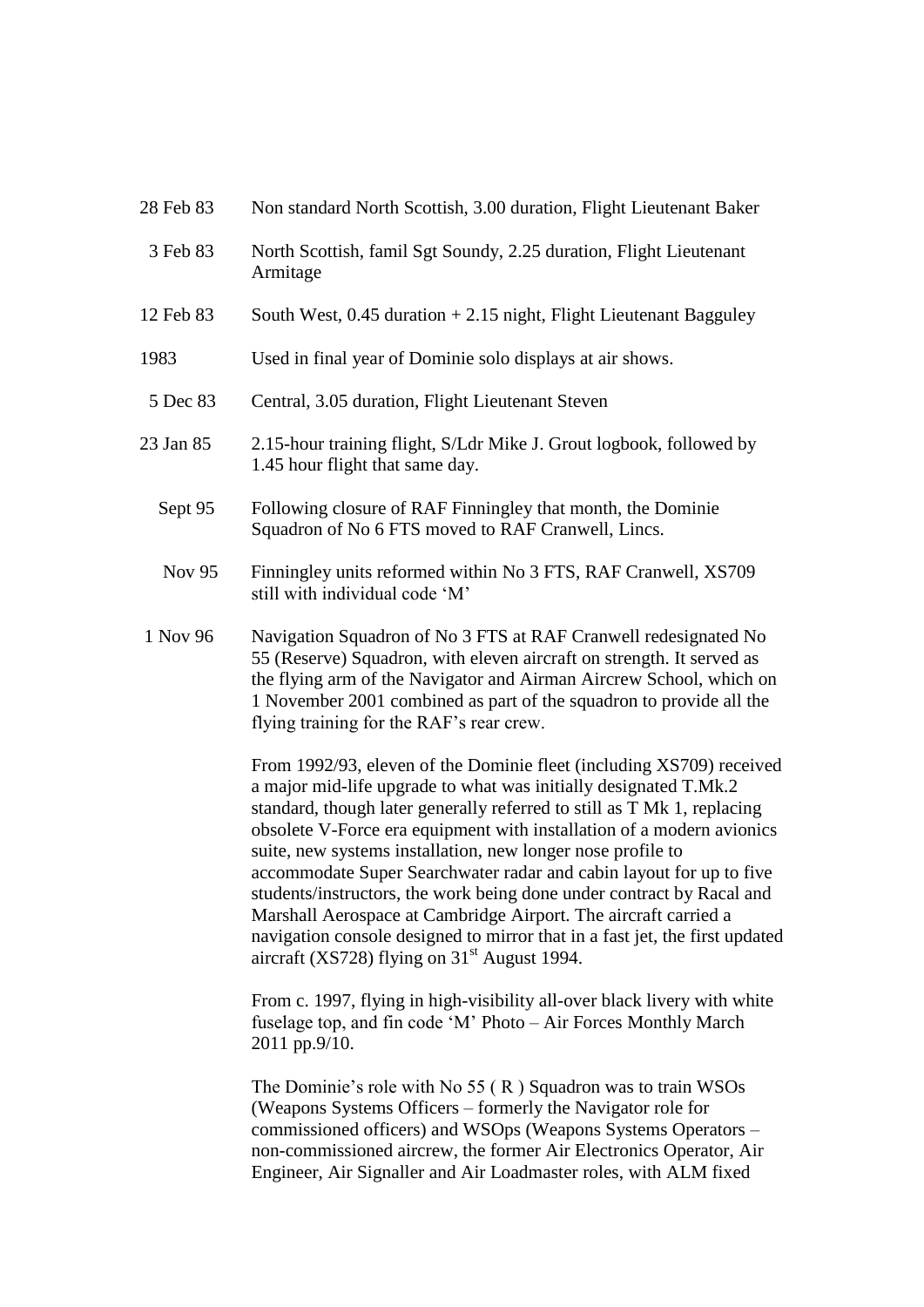wing training undertaken on Dominies since March 2002) for Nimrods and rear seat aircrew on the Tornado GR4, together with training rotary/transport/flight refuelling crews.

Most training was in UK airspace over land and sea, with some flights to Europe, with around 160 students passing through annually by 2005.

By now the longest-serving active aircraft type on the RAF's inventory, the retirement date for the Dominie was brought forward by two years due to cancellation of Nimrod MRA4 in October 2010 and the planned reduction in size of the Tornado GR4 fleet and final retirement of the Tornado F.3 due in 2011.

- 17 Jan 2011 Final WSO course on the Dominie, course 512, returned to Cranwell after a final overseas training exercise. The course had finished a month later than planned due to the severe weather in the UK in December.
- 19 Jan 2011 (Wednesday) Made final Navigational Exercise ('Nav Ex') over Wales that morning, touring West Wales – Haverfordwest, Cardiff, St Athan, and Swansea. Part of the training programme on the Dominie had included low level radar and low level navigation, usually as part of a high-low-high flight profile training sortie of two or three hour's duration, with the Welsh valleys being an ideal location.
- 20 Jan 2011 Held on ground as 'Air Spare' for final six-ship retirement formation flypast ('Banquet Formation') for the Dominie at RAF Cranwell, Lincs on that day (a Thursday).
- 11 Feb 2011 (Friday) Flown from Cranwell into RAF Cosford, Salop by F/Lt s Andy Preece and Andy Owen for preservation by RAF Museum.

The aircraft departed Cranwell at 10.42 and touched down at 11.37 after two passes over Cosford airfield – a high speed run and a climbing break, followed by the final landing, shutting down some five minutes later after taxiing round to the flight line. Photo on approach – Air Forces Monthly April 2011 p.6. Photo landing; Aeroplane April 2011 p.7; Photos after shut-down; Aircraft Magazine April 2011 p.12; Flypast May 2011 p.7.

Following defueling and removal of items such as fire extinguishers, handed over to RAFM 15 February 2011.Photo stored outside MBCC, June 2012 – Wrecks and Relics  $23<sup>rd</sup>$  Edition.

Total flying hours 16,130.10 – the lowest in the surviving fleet.